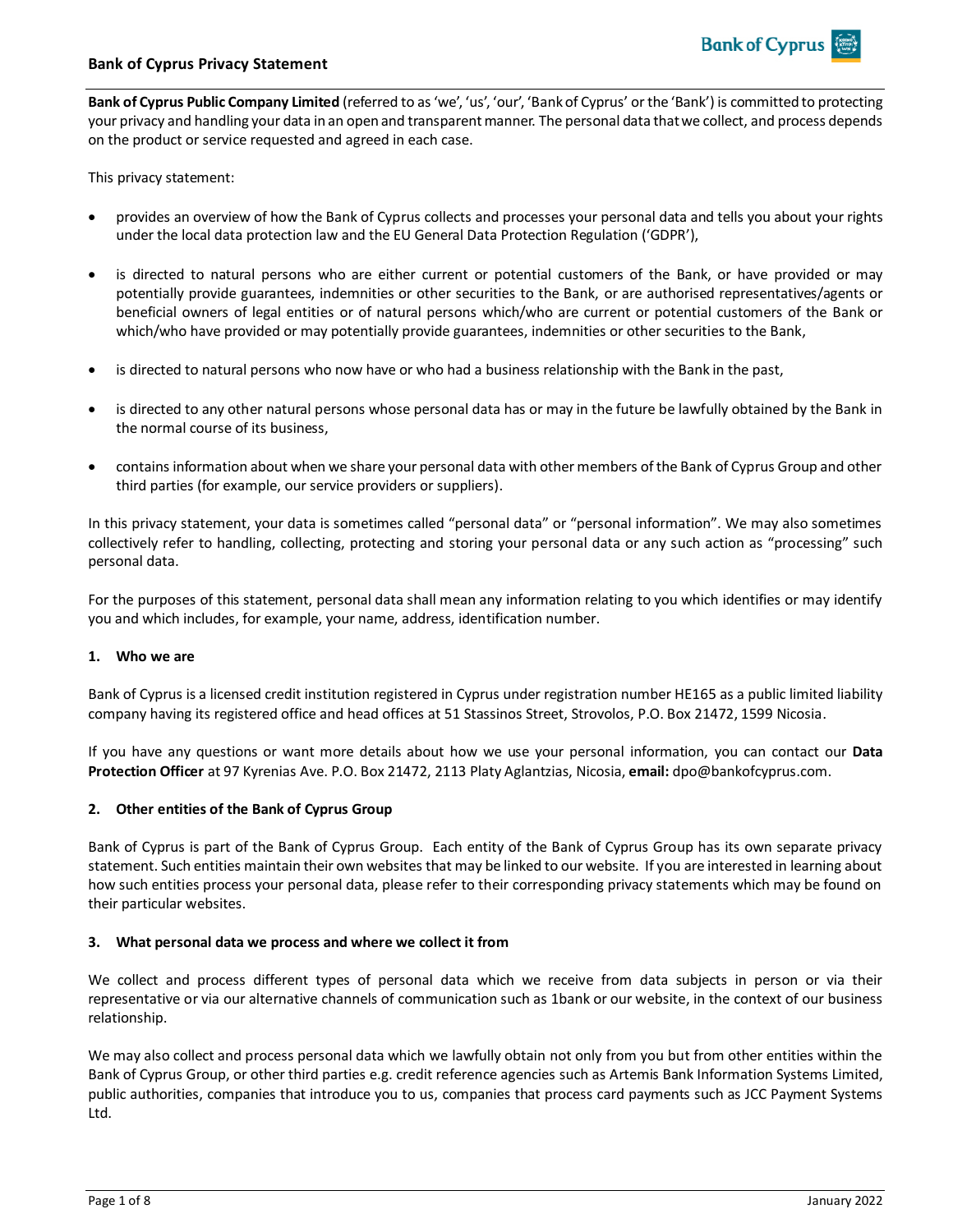

## **Bank of Cyprus Privacy Statement**

We may also collect and process personal data from publicly available sources (e.g. the Department of Registrar of Companies and Official Receiver, the Land Registry, the Bankruptcy Archive, commercial registers, the press, media and the Internet) which we lawfully obtain and we are permitted to process.

**If you are a prospective customer, or a non-customer counterparty in a transaction of a customer (e.g. account or payment authorization (by SWIFT or not) and over-the-counter transactions) or prospective security provider (e.g. a guarantor for a credit facility) or an authorised representative/agent or beneficial owner of a legal entity or of a natural person which/who is a prospective customer or a prospective security provider, the relevant personal data which we collect may include:**

Name, address, contact details (telephone, email), identification data, EU basic payment account identification, birth date, place of birth (city and country), marital status, employed/self-employed, if you hold/held a prominent public function (for PEPs), FATCA / CRS info, authentication data [e.g. signature].

**When we agree to provide products and services to you or another person (for example, a legal entity for which you are the authorized representative / agent or beneficial owner) then additional personal data may be collected and processed which may include:**

## **In the context of providing banking facilities**

Current income and expenses, employment history, property ownership and personal debts, number of dependent children, personal investments and investment income, life insurances (life insurance companies, policy numbers, current surrender values, other banking relationship details, tax residence and tax ID, credit reference agency data [e.g. Artemis, Worldcheck], residence or work permit in case of non-EU nationals, own and/or third party security [e.g. if an existing personal guarantor], employment position [e.g. as per corporate certificates of directors/shareholders].

For individuals who will be providing their personal guarantees, the Bank will request personal data disclosing their economic and financial background and credit reference agency data [e.g. Artemis].

For the purpose of issuing letters of guarantee, the Bank may collect from third parties personal data such as the name, surname, ID or passport number, telephone number and address of the beneficiary which are provided by the applicant requesting the issuance of the letter of guarantee.

## **For payment services [applying also for online banking] either for ad hoc or for standing order/direct debit set up [additional to the account opening data]**

Personal data relative to the order data [e.g. payment and transfer orders] and personal data arising from the performance of our contractual obligations.

### **Savings and deposits**

Personal data arising from the performance of our contractual obligations, tax information (e.g. defence tax, tax residency, tax identification number), financial info (e.g. expected annual credit/debit turnover, nature of transactions, source of income, source of assets), information on any third-party beneficiaries.

### **Retail financing [including credit cards]**

Nature and term of the employment relationship, other banking relationships, proof of tax return submissions, statements and transaction history, purpose of financing, property documentation for house financing [e.g. property description, property valuation reports, construction and municipal permits, land registry reports, sale agreements].

### **Commercial financing [for self-employed individuals]**

Data that will be collected and processed refer to business records, e.g. cash flows and balance sheets and business management information as well as tax declarations, proof of tax return submissions, purpose of financing, collateral information, property documentation [property description, Land Registry report, property-valuation reports].

### **Investment and interest rate and currency products and services**

Specific information which we may request includes: knowledge and experience with shares, funds and interest rate/currency products (e.g. for MiFID services), investment strategy and scope, personal investment portfolio, personal objectives.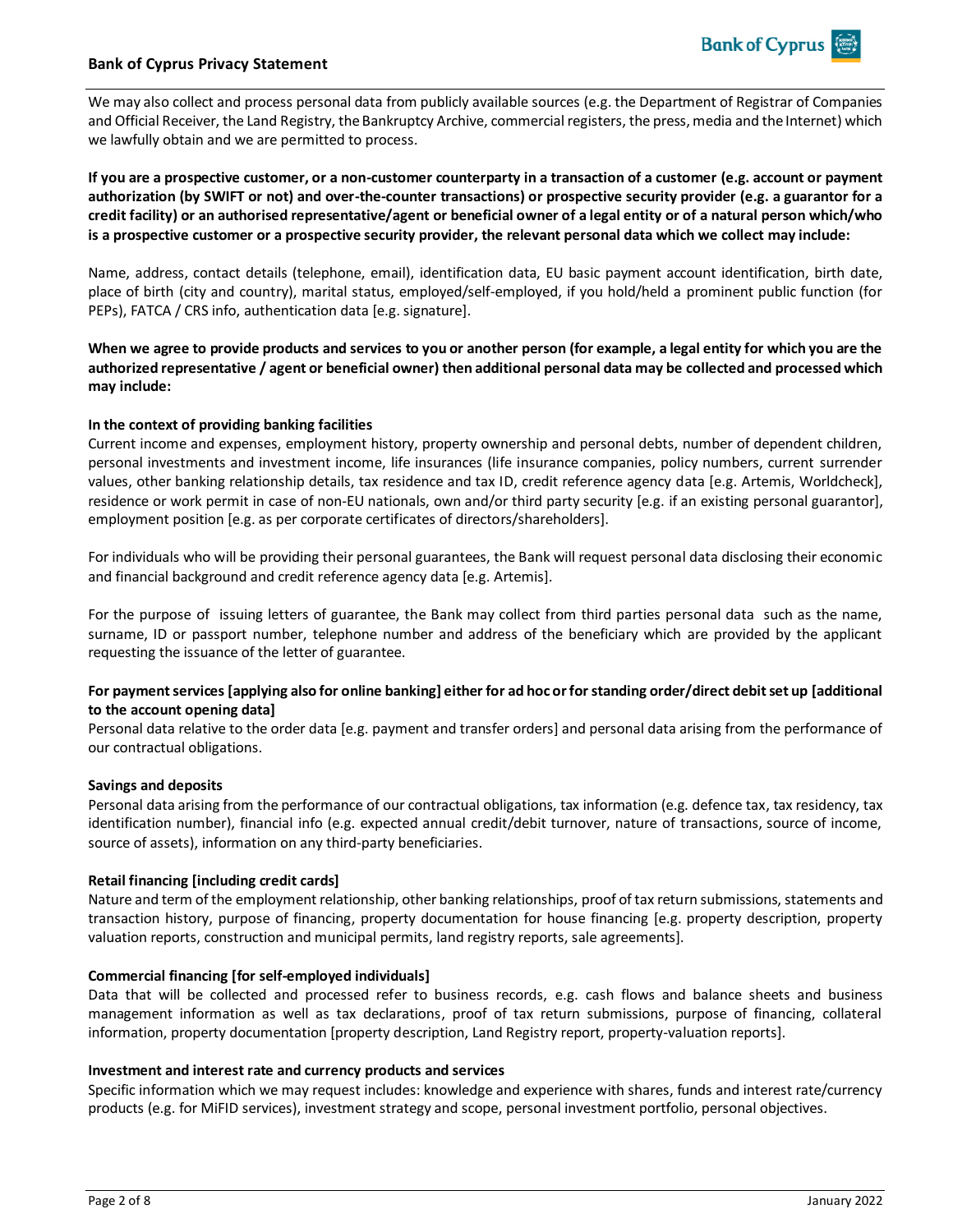## **Life and pension insurance, home and car insurance and health insurance**

Specific information relative to existing/previous policies, such as policy numbers, products, premiums, properties, claims and health data which are collected only following your explicit consent.

## **In the context of providing factoring services to customers of the Bank**

The personal data of the individual debtor of a customer of the Bank whose debts and/or obligations to the customer have been assigned and/or sold to the Bank, and in particular the economic and financial information of the individual debtor.

## **4. Children's data**

We understand the importance of protecting children's privacy. We may collect personal data in relation to children only provided that we have first obtained their parents' or legal guardian's consent or unless otherwise permitted under law. We do not provide any online services to children but we may allow children, with their parents' or legal guardian's consent, to become subscribers of 1bank (the Bank's online banking system) in order to view their account balances. For the purposes of this privacy statement, "children" are individuals who are under the age of eighteen (18).

## **5. Whether you have an obligation to provide us with your personal data**

In order to be in a position to proceed with a business relationship with you or another person (for example, a legal entity for which you are the authorized representative / agent or beneficial owner), you must provide your personal data to us which are necessary for the required commencement and execution of a business relationship and the performance of our contractual obligations. We are furthermore obligated to collect such personal data given the provisions of the money laundering law which require that we verify your identity before we enter into a contract or a business relationship with you or another person. Depending on the circumstances, you might have to provide us with your identity card/passport, your full name, place of birth (city and country), and your residential address so that we may comply with our statutory obligation as mentioned above.

Kindly note that if you do not provide us with the required data, then we will not be allowed to commence or continue our business relationship with you or another relevant person.

### **6. Why we process your personal data and on what legal basis**

As mentioned earlier we are committed to protecting your privacy and handling your data in an open and transparent manner and as such we process your personal data in accordance with the GDPR and the local data protection law for one or more of the following reasons:

## **A. For the performance of a contract**

We process personal data in order to perform banking transactions and offer financial services based on contracts with our customers or others but also to be able to complete our acceptance procedure so as to enter into a contract with prospective customers or others.

The purpose of processing personal data depends on the requirements for each product or service and the contract terms and conditions provide more details of the relevant purposes.

### **B. For compliance with a legal obligation**

There are a number of legal obligations emanating from the relevant laws to which we are subject as well as statutory requirements, e.g. the Cyprus banking law, the Anti Money Laundering Law, the Cyprus Investment Services Law, the Cyprus Covered Bond Law, tax laws such as the Administrative Cooperation Law, Companies Law, Law on Deposit Guarantee and Resolution of Credit and Other Institutions Scheme, Payments Law, the Encouragement of Long-Term Shareholder Engagement Law, EU Directive on markets in Financial Instruments (MiFID), the EU Directive on payment services in the internal market (PSD), the EU Directive on administrative cooperation in the field of taxation (DAC), the EU Directive as regards mandatory automatic exchange of information in the field of taxation in relation to reportable cross-border arrangements (DAC6), the EC Regulation on the application of international accounting standards. There are also various supervisory authorities whose laws and regulations we are subject to e.g. the European Central Bank, the European Banking Supervisory Authority, the Central Bank of Cyprus, the Cyprus and Securities Exchange Commission which may issue Directives such as the CBC Directive on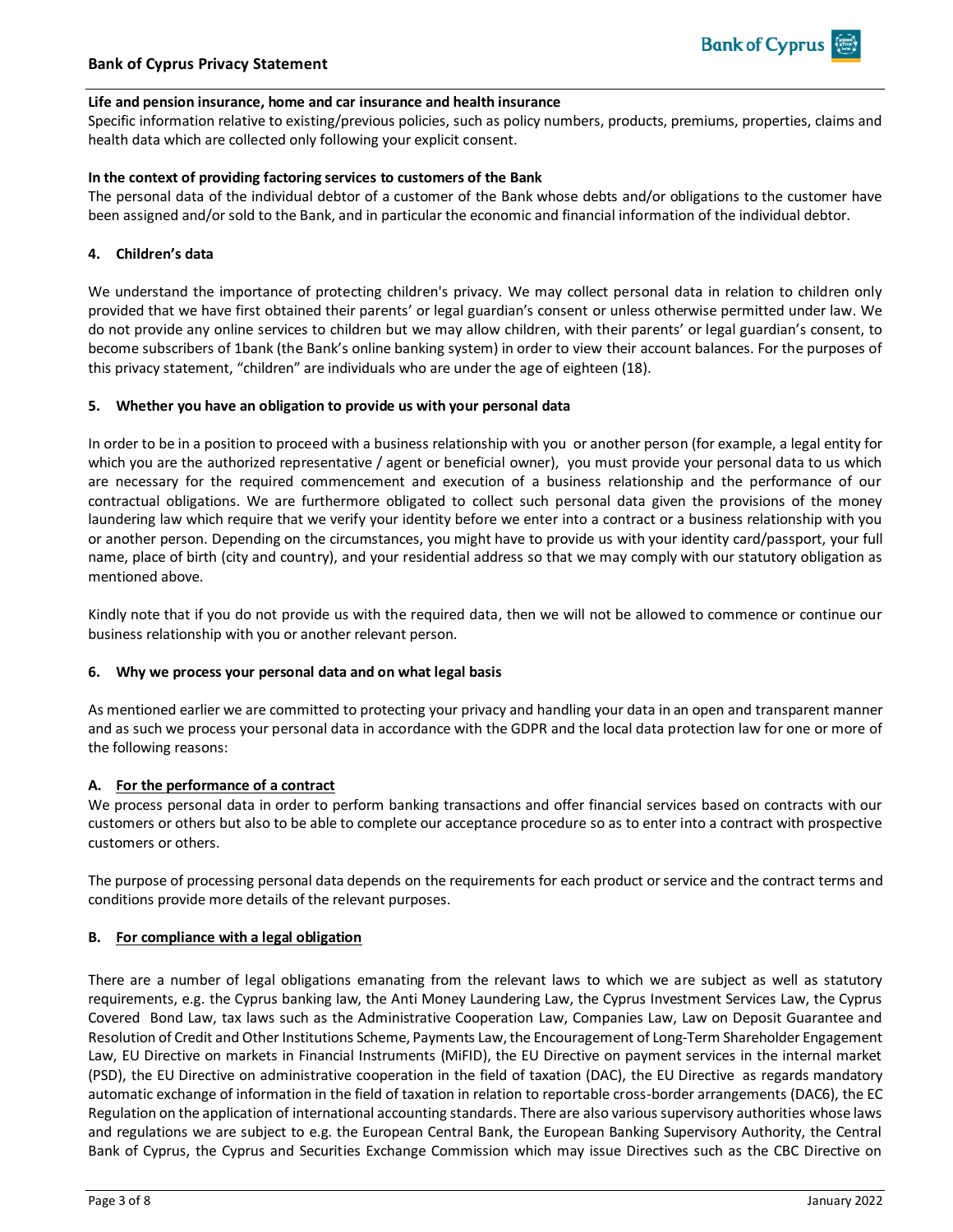

Governance and Management Arrangements in Credit Institutions, the CBC Directive for the prevention of money laundering and terrorist financing, the CBC Directive on the implementation of Euro-system Monetary Policy Framework, CBC Guidelines on Complaints-handling for the securities (ESMA) and banking (EBA) sectors etc. Such obligations and requirements impose on us necessary personal data processing activities for, among others, credit checks, identity verification, customer complaints handling, compliance with court orders, tax laws or other reporting obligations and anti-money laundering controls.

**Bank of Cyprus** 

# **C. For the purposes of safeguarding legitimate interests**

We process personal data so as to safeguard the legitimate interests pursued by us or by a third party. A legitimate interest is when we have a business or commercial reason to use your information. But even then, it must not unfairly go against what is right and best for you. Examples of such processing activities include:

- Initiating legal claims and preparing our defence in litigation procedures,
- Maintaining an internal registry of legal actions filed against the Bank and/or any other entity within the Bank of Cyprus Group.
- Means and processes we undertake to provide for the Bank's IT and system security, preventing potential crime, asset security, admittance controls and anti-trespassing measures,
- Setting up CCTV systems, e.g. at ATMs, for the prevention of crime or fraud,
- Measures to manage business such as the centralization of customer correspondence handling, and for further developing products and services,
- Measures to determine whether the Bank's quality standards are met and to initiate actions for the improvement of service e.g. performing customer satisfaction surveys,
- Bank of Cyprus Group risk management,
- The transfer, assignment (whether outright or as security for obligations) and/or sale to one or more persons (including the Central Bank of Cyprus) of and/or charge and/or encumbrance over, any or all of the Bank's benefits, rights, title or interest under any agreement between the customer and the Bank,
- Taking photos of immovable property by valuators in the context of generating property valuations,
- Identifying and assessing customers' financial and customer behavior, to award benefits that may be associated with any card or other schemes of the Bank,
- Utilisation of external investigative agents and/or other agencies for conducting further investigation for customers posing increasing money laundering/terrorist financing risk and where enhanced due diligence measures are deemed necessary,
- Utilization of external expert consultants for conducting specialized investigations for internal audit purposes.
- Processing of third parties' personal data in the context of issuing letters of guarantees which relate to such third parties.
- Sharing specific information with the Bank's regulatory authorities such as the Central Bank of Cyprus, the European Central Bank following their specific request,
- Preparation of internal reports within the Bank in order to facilitate strategic, management, risk, operational and other decisions that need to be taken in order to evaluate, monitor and enhance the performance of the Bank in meeting its obligations and providing its services,
- Outsourcing to third party service providers communication methods such as calls and/or posting to and email communications with customers on behalf of the Bank,
- Voice recording of telephone communications (i) with customers/guarantors in arrears, for debt collection purposes, (ii) with existing and/or potential customers and/or other parties such as introducers, vendors etc for the purpose of evidencing instructions received by Wealth & Markets Division, monitoring and improving our services, quality control and performance of our systems, and (iii) with customers for identity verification purposes in order to verify the instructions for transactions received.
- Performing land registry searches in the context of restructuring non-performing loans.
- Examining customers' participation eligibility in various draws conducted by the various departments of the Bank such as the cards department etc.
- Sharing your personal data with responsible government authorities with respect to various government schemes such as the Estia scheme
- Performing enhanced due diligence of existing customers where there is a suspicion that the client's country of origin or residence is a country subject to sanctions
- Sharing your personal data, where such sharing is necessary for one or more of the following purposes:
	- (i) the assessment of the Bank or of any part of the Bank's assets, with respect to a commercial transaction:
		- (A) for the sale, by allotment or otherwise, by the Bank to a potential buyer, of issued share capital of the Bank equalling at least one twentieth (1/20) of the total issued share capital of the Bank (calculated immediately after the completion of the said sale),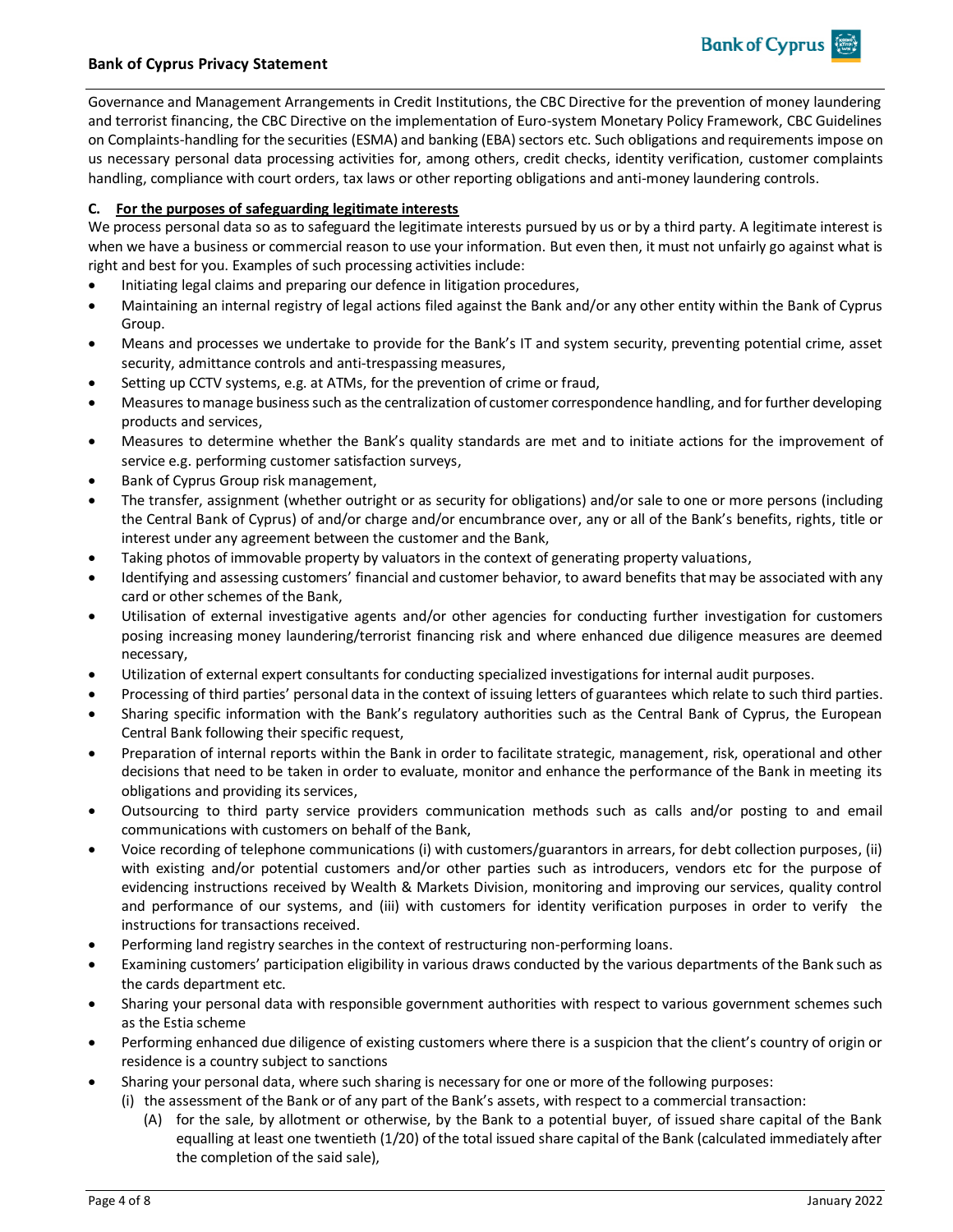(B) for the sale (either by assignment or otherwise), by the Bank to a potential buyer, of any part of the Bank's assets (including credit facilities provided by the Bank),

**Bank of Cyprus** 

- (C) for the Bank's entry into an agreement whereby a third person (which for the purposes of this bullet point will be referred to as the "Participant") will undertake risk in credit facilities that have been provided by the Bank,
- (D) for the encumbering by the Bank of any part of its assets in favour of a third person (which for the purposes of this bullet point will be referred to as the "Counterparty"),
- (ii) the Bank's awarding of works, services or activities to a collaborator of the Bank, or the Bank's purchasing or acquisition of products/services from a collaborator of the Bank,
- (iii) the completion or the implementation of any of the transactions referred to in sub-paragraphs (i) and (ii), above, on the proviso that the personal data is provided, communicated or disclosed exclusively for the purposes of this bullet point to one or more of the following persons:
	- (A) to a potential or actual buyer (of Bank shares or assets) or assignee (of Bank assets) or Participant or Counterparty or collaborator of the Bank;
	- (B) to the parent undertaking of any of the persons referred to in point (A) of this subparagraph (iii),
	- (C) to the subsidiary company of any of the persons referred to in point (A) of this subparagraph (iii),
	- (D) where any of the persons referred to in point (A) of this subparagraph (iii) has a parent undertaking, to the subsidiary company of such parent undertaking,
	- (E) to a person which provides facilities to any of the persons referred to in point (A) of this subparagraph (iii) for the purposes of any of the transactions which are referred to in subparagraphs (i) and (ii),
	- (F) to an advisor or other collaborator or to any employee, officer, agent, director, administrator or trustee of any of the persons referred to in point (A) of this subparagraph (iii).

# **D. You have provided your consent**

Provided that you have given us your specific consent for processing (other than for the reasons set out hereinabove) then the lawfulness of such processing is based on that consent. You have the right to revoke consent at any time. However, any processing of personal data prior to the receipt of your revocation will not be affected.

## **7. Who receives your personal data**

In the course of the performance of our contractual and statutory obligations your personal data may be provided to various departments within the Bank but also to other companies of the Bank of Cyprus Group. Various service providers and suppliers may also receive your personal data so that we may perform our obligations and provide our services. Such service providers and suppliers enter into contractual agreements with the Bank by which they observe confidentiality and data protection according to the data protection law and GDPR.

It must be noted that we may disclose data about you for any of the reasons set out hereinabove, or if we are legally required to do so, or if we are authorized under our contractual and statutory obligations or if you have given your consent. All data processors appointed by us to process personal data on our behalf are bound by contract to comply with the GDPR provisions. Under the circumstances referred to above, **recipients of personal data may be**, for example:

- Supervisory and other regulatory and public authorities, inasmuch as a statutory obligation exists. Some examples are the Central Bank of Cyprus, the European Central Bank, the Cyprus Securities Exchange Commission, the income tax authorities, criminal prosecution authorities,
- Credit and financial institutions such as correspondent banks and the European Investment Fund,
- Share and stock investment and management companies,
- Valuators and surveyors (e.g. taking photos of immovable property in the context of generating property valuations at different stages such as at the application stage for a loan for which the specific property is offered as security, for revaluation purposes, e.g. in the context of enforcing the security or selling or transferring the property),
- Non-performing loan management companies,
- Debt collection agencies including law firms,
- For our anti-money laundering process, such as credit reference agencies, commercial and credit information companies such as Infocredit Group,
- Artemis Bank Information Systems Limited,
- External legal consultants,
- Financial and business advisors,
- Accountants,
- Internal and external auditors for executing audit functions,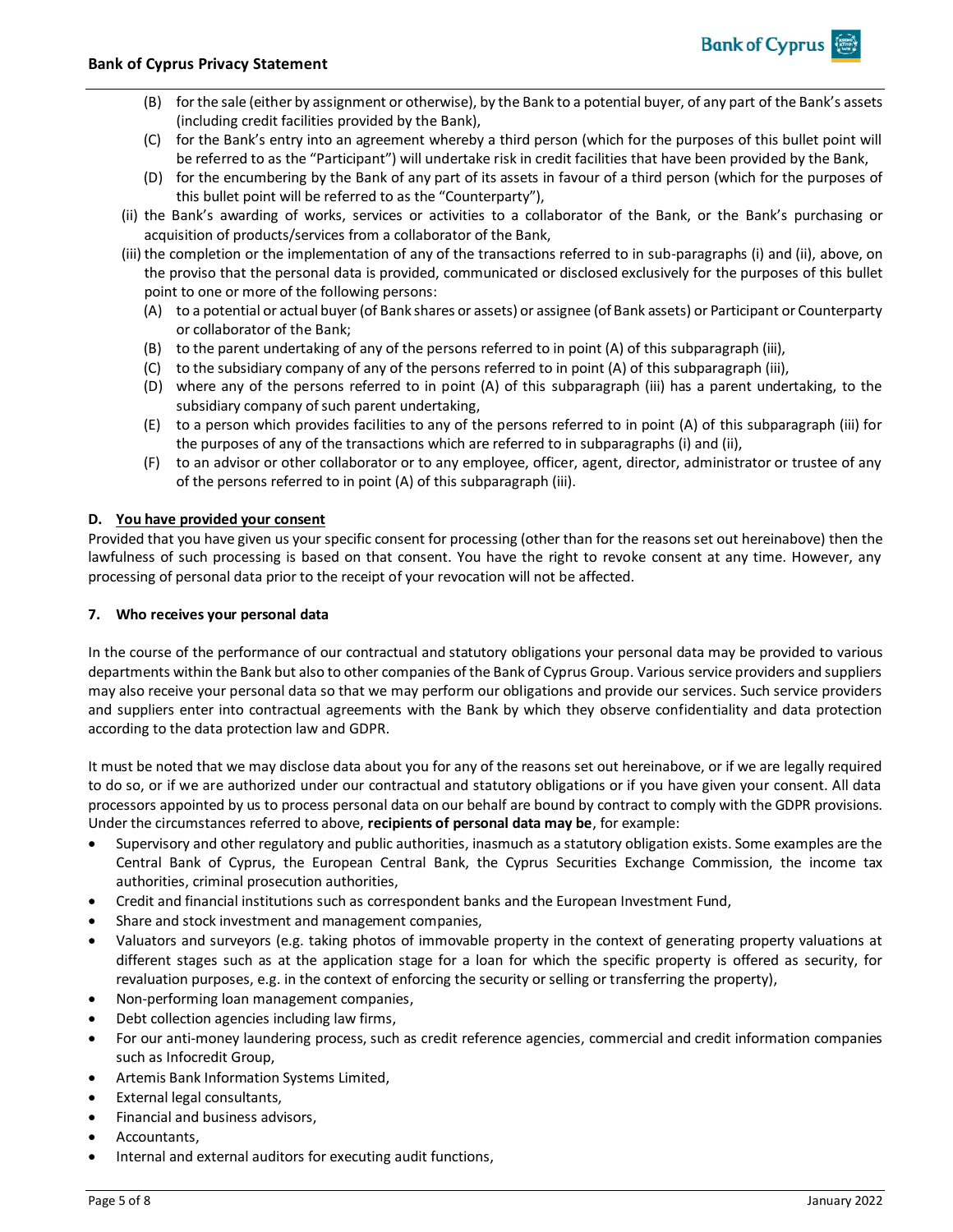

**Bank of Cyprus** 

- Companies which help us to provide you with debit, credit, pre-paid or charge cards such as Visa and Mastercard
- Card payment processing companies, such as JCC Payment Systems Ltd,
- Fraud prevention agencies,
- File storage companies, archiving and/or records management companies, cloud storage companies,
- Companies which assist us with the effective provision of our services to you by offering technological expertise, solutions and support and facilitating payments,
- External investigative agents and/or other agencies to which further investigation is entrusted to be conducted in respect to customers posing increased money laundering/terrorist financing risk and where enhanced due diligence measures are deemed necessary,
- External expert consultants whose assistance is required with respect to specialised investigations conducted for internal audit purposes,
- Purchasing and procurement and website and advertising agencies,
- Rating agencies such as Moody's or Fitch,
- Call centers and/or other services providers which may assist us with large scale and urgent campaigns and/or correspondence relating either to marketing or other obligations of the Bank,
- Potential or actual purchasers and/or transferees and/or assignees and/or chargees (including the Central Bank of Cyprus) of any of the Bank's benefits, rights, title or interest under any agreement between the customer and the Bank, and their professional advisors, service providers, suppliers and financiers,
- Any of the persons referred to in sub-paragraph (iii) of the last bullet point under the heading "C. For the purposes of safeguarding legitimate interests", above.
- Other entities of the Group for the purpose of updating/verifying your personal data in accordance with the relevant antimoney laundering compliance framework provided that your prior consent has been obtained,
- Cover Pool Monitors, e.g. external auditors, appointed by the Bank when issuing covered bonds, which perform ongoing monitoring of the cover pool with regards to the requirements set out in the Cyprus Covered Bond Law,
- Relevant government authorities with respect to various government schemes such as the Estia scheme,
- Various government platforms such as "Ariadni" or other companies such as NETinfoPAY Ltd for the purposes of performing "Know Your Client" (KYC) verification checks provided that your prior consent has been obtained.
- Insurance brokers such as Marsh Ireland Brokers Limited UK Branch, for the purpose of negotiating and settling claims under an insurance programme which the Bank maintains with relevant insurers and reinsurers.
- Land Registry with respect to searches requested for the purpose of restructuring non-performing loans.
- Mellon (Cyprus) Ltd for undertaking digital identity verification when using the 1bank mobile application of the Bank.
- Any company and/or its representative, whereby the Bank is acting as an intermediary, for the purpose of providing information with respect to the companies' shareholders identities.

### **8. Transfer of your personal data to a third country or to an international organisation**

Your personal data may be transferred to third countries [i.e. countries outside of the European Economic Area] in such cases as e.g. to execute your payment or investment orders [e.g. to correspondent banks] or if this data transfer is required by law [e.g. reporting obligation under Tax law] or you have given us your consent to do so. Processors in third countries are obligated to comply with the European data protection standards and to provide appropriate safeguards in relation to the transfer of your data in accordance with GDPR Article 46.

### **9. To what extent there is automated decision-making and whether profiling takes place**

In establishing and carrying out a business relationship, we generally do not use any automated decision-making. We may process some of your data automatically, with the goal of assessing certain personal aspects (profiling), in order to enter into or perform a contract with you or another person (for example, a legal entity for which you are the authorized representative / agent or beneficial owner), in the following cases:

• Data assessments (including payment transactions) are carried out in the context of combating money laundering and fraud. An account may be detected as being used in a way that is unusual. These measures may also serve to protect, say, a customer of the Bank.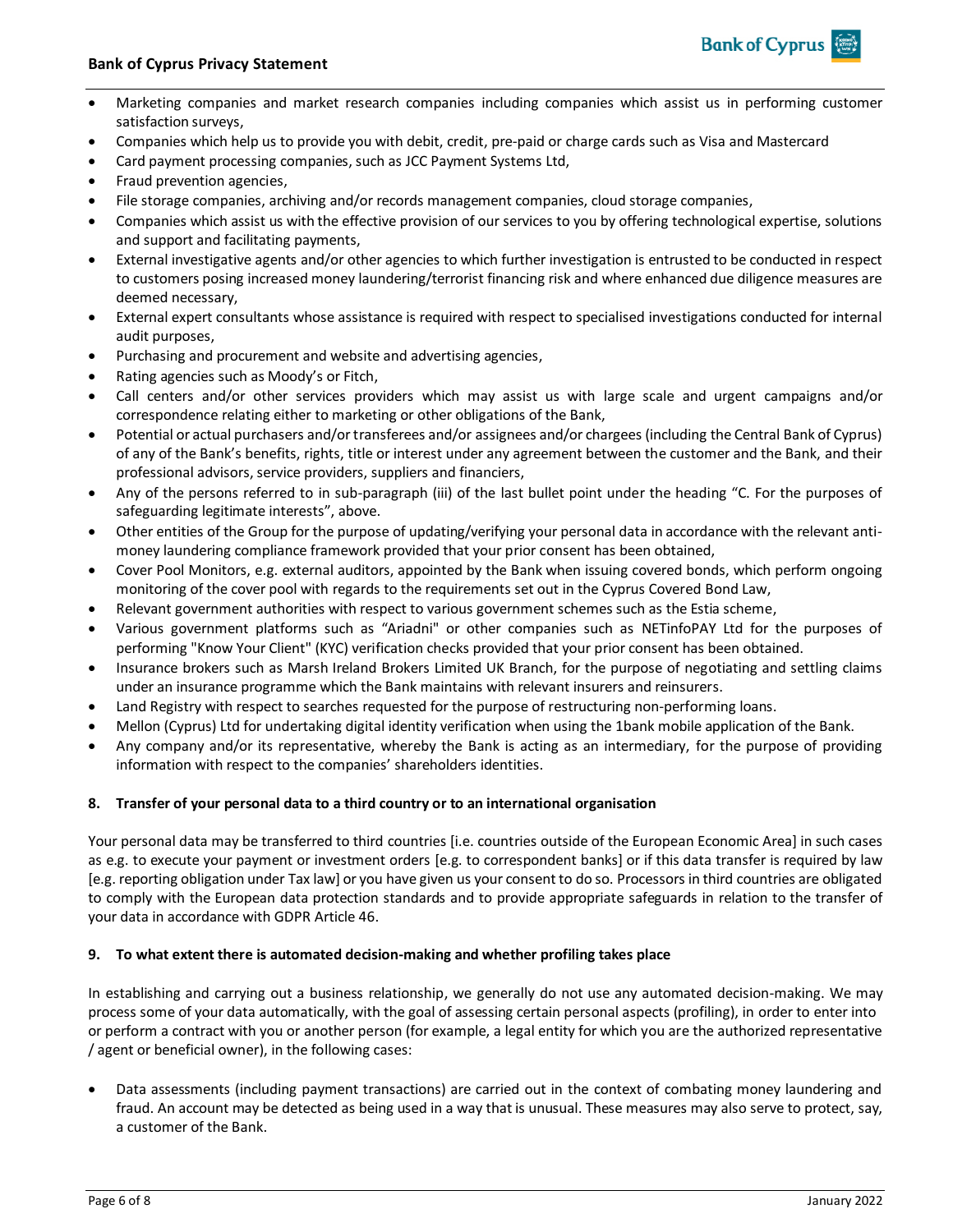### **Bank of Cyprus Privacy Statement**

• Credit scoring, credit behavior and heavy borrower evaluation are used as part of assessing a person's creditworthiness. These calculate whether, say, a customer of the Bank meets or will meet its payment obligations pursuant to a contract. This helps us make responsible lending decisions that are fair and informed.

### **10. How we treat your personal data for marketing activities and whether profiling is used for such activities**

We may process your personal data to tell you about products, services and offers that may be of interest to you or your business.

The personal data that we process for this purpose consists of information you provide to us and data we collect and/or infer when you use our services, such as information on your transactions. We study all such information to form a view on what we think you may need or what may interest you. In some cases, profiling is used, i.e. we process your data automatically with the aim of evaluating certain personal aspects in order to provide you with targeted marketing information on products. An example of such profiling is the use of MoneyFit, a smart management tool of your finances which is offered by the Bank through the 1bank mobile application upon obtaining your prior express consent.

We can only use your personal data to promote our products and services to you if we have your explicit consent to do so or, in certain cases, if we consider that it is in our legitimate interest to do so**.**

You have the right to object at any time to the processing of your personal data for marketing purposes, which includes profiling, by contacting at any time your personal banker or any branch of the Bank either in person or in writing.

### **11. How long we keep your personal information for**

We will keep your personal data for as long as we have a business relationship with you or another person (for example, a legal entity for which you are the authorized representative / agent or beneficial owner) in relation to which we have obtained your personal data.

Once our business relationship with you or that other relevant person has ended, we may keep your data for up to ten (10) years in accordance with the directive of the Data Protection Commissioner [\(http://www.dataprotection.gov.cy\)](http://www.dataprotection.gov.cy/).

We may keep your data for longer than 10 years if we cannot delete it for legal, regulatory or technical reasons.

For prospective business relationships with you or another person in relation to which we may obtain your personal data we shall keep your personal data for 6 months from the date of notification of the rejection of your or that other person's application for banking services and/or facilities or from the date of withdrawal of such application, as per Data Protection Commissioner directive [\(http://www.dataprotection.gov.cy\)](http://www.dataprotection.gov.cy/).

### **12. Your data protection rights**

You have the following rights in terms of your personal data we hold about you:

- **Receive access** to your personal data. This enables you to e.g. receive a copy of the personal data we hold about you and to check that we are lawfully processing it. In order to receive such a copy you can complete our web form through the Bank's website ([http://www.bankofcyprus.com.cy/en-gb/contact\\_us/\)](http://www.bankofcyprus.com.cy/en-gb/contact_us/).
- **Request correction [rectification]** of the personal data we hold about you. This enables you to have any incomplete or inaccurate data we hold about you corrected.
- **Request erasure of your personal information.** This enables you to ask us to erase your personal data [known as the 'right to be forgotten'] where there is no good reason for us to continue to process it.
- **Object to processing of your personal data** where we are relying on a legitimate interest and there is something about your particular situation which makes you want to object to processing on this ground. If you lodge an objection, we will no longer process your personal data unless we can demonstrate compelling legitimate grounds for the processing which override your interests, rights and freedoms.